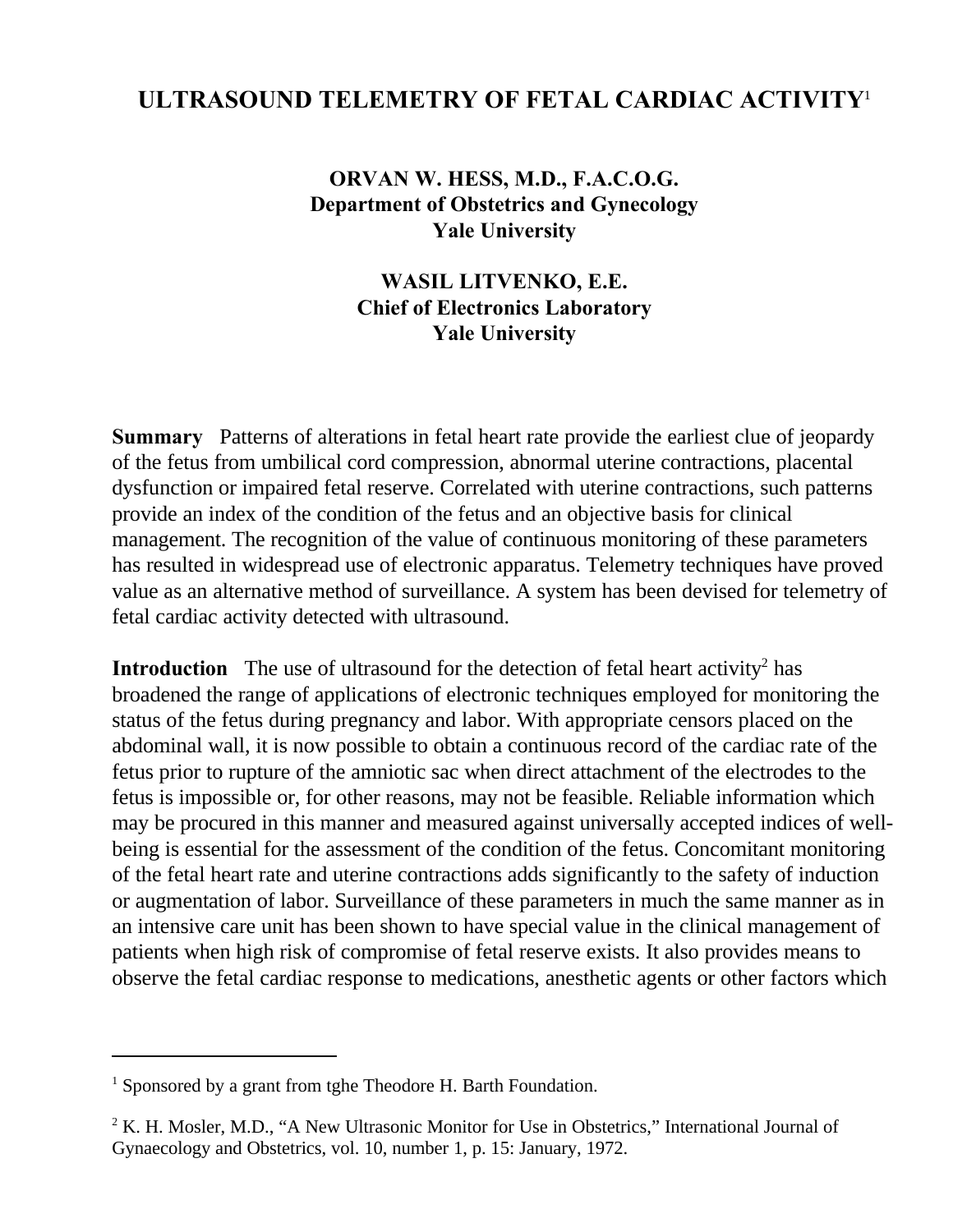may have a deleterious effect. Alteration in patterns of instantaneous heart rate permit early detection of signs of fetal distress<sup>3</sup> and treatment of underlying causative factors.

In previous communications, we have described the development of miniaturized apparatus and a system for radio-telemetering<sup>4</sup> the fetal electrocardiogram when obtained by standard methods with electrodes placed externally on the abdominal wall or applied directly to the fetus. The purpose of the present communication is to report the development of electronic apparatus for telemetering of continuous fetal heart activity (Fig. 2) detected by ultrasound. A system which has been developed for simultaneous continuous telemetry of uterine activity (Fig. 3) during labor is also described. A series of selected tracings which demonstrate the type of recordings obtained in a wide variety of circumstances is presented.

**Methods and Materials** To delineate fetal heart activity, the type of ultrasound transducer<sup>5</sup> which is usually employed consists of a light weight circular disc containing two or more transmitting and receiving crystals. From these crystals, the ultrasound vibrations are transmitted through the abdominal wall at an angle of approximately 4-5degrees at a frequency of 2 MHz with an intensity of about 7-10 milliwatts. The total radiated energy delivered to the fetus is estimated to be less than 2 milliwatts/sq. cm. which assures safety to the mother and to the fetus. Several investigators<sup>6</sup> have reported that no microscopic injuries were observed with even higher levels of exposure to ultrasound.

Uterine activity associated with contractions of labor is detected by means of the usual tocographic sensor<sup>7</sup> with modification to allow flexibility in range of sensitivity. This is placed externally on the abdominal wall usually at the level of the uterine fundus. The pressure sensitive transducer permits recording of the onset and duration of uterine contractions. The resultant curve of the contraction does not represent the actual intrauterine pressure. However, in many instances there is a close correlation with that noted by internal catheter methods.

<sup>&</sup>lt;sup>3</sup> E. H. Hon, "An Atlas of Fetal Heart Rate Patterns," Harty Press, Inc., New Haven, 1968.

<sup>&</sup>lt;sup>4</sup> Orvan W. Hess, M.D., F.A.C.O.G., "Radio-telemetry of Fetal Heart Energy," Obstetrics-Gynecology, pp. 516-521; 1962.

<sup>&</sup>lt;sup>5</sup> Corometrics, Inc., Wallingford, Conn.

<sup>&</sup>lt;sup>6</sup> R. L. Bernstine, "Safety studies with ultrasonic DoF, ler technique." Obstetrics-Gynecology, 34: 707, 1969.

<sup>7</sup> Corometrics, Inc., Wallingford, Conn.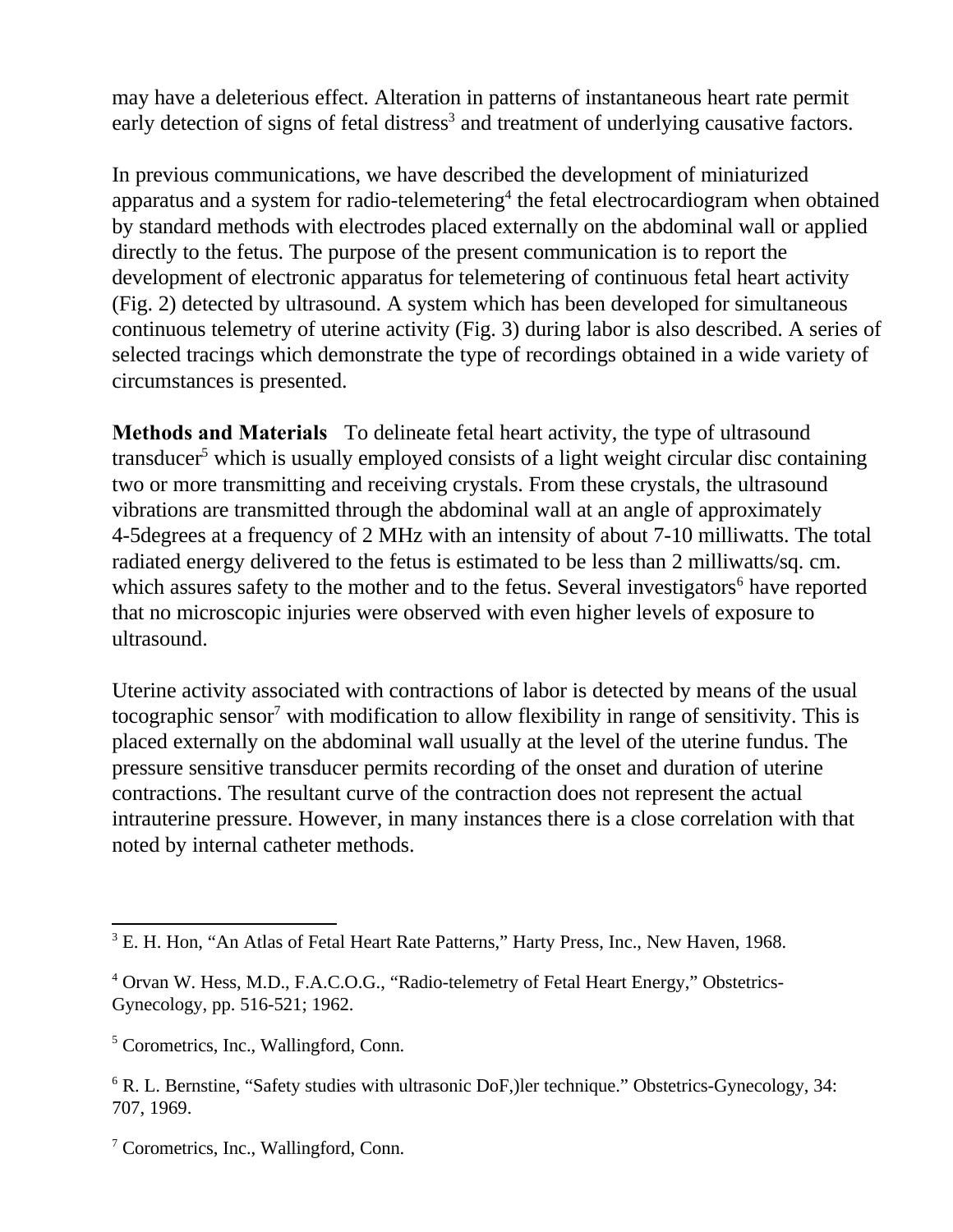## FETAL HEART RATE TELEMETRY SYSTEM



**Fig. 2. Diagram of system for radio-telemetry of heart activity detected with ultrasound.**

## PRESSURE TELEMETRY SYSTEM



**Fig. 3. Diagram of system for radio-telernetry of uterine activity detected with tocograph.**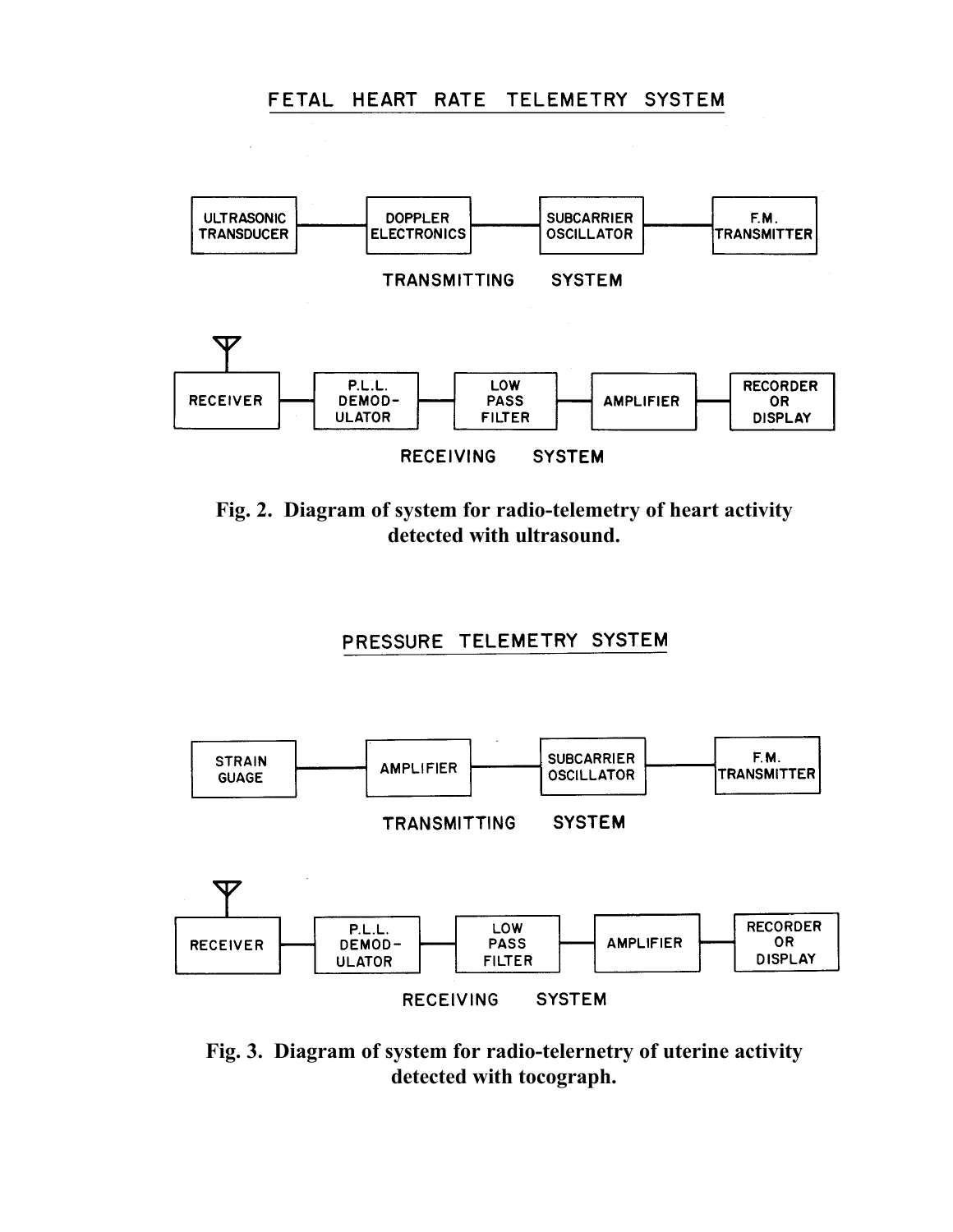The block diagram (Fig. 1) displays the overall layout of the important or significant components of the transmitting and receiving equipment. The telemetry system has been designed to operate in the 146.94 MHz band employing frequency modulation transmission. Channelized crystal frequency control is used in both the receiver and transmitter operating at a 15 kHz deviation.



2 CHANNEL TELEMETRY TRANSMITTER

## **Fig. 1. Block diagram of system for radio-telemetry of fetal heart activity and uterine pressure.**

To transmit uterine pressure, the output of a tocograph strain guage which produces a D.C. voltage which is proportional to the pressure is amplified and applied to a voltagecontrolled oscillator (VCO) to produce the sub-carrier. This in turn modulates the radiofrequency transmitter. 160 Hz/sec was selected as the modulating frequency for the pressure channel. The receiver portio of the system is a conventional, commercially available, highly sensitive (.5mv for 20db dual conversion) Kenwood DP202 FM receiver which has been modified as indicated to permit it to discriminate the sub-carrier signal. A phase-lock loop (PLL) type demodulator accomplishes this function. The signal may be further filtered and amplified as required to permit it to operate a recorder<sup>8</sup> or some type of display unit.

The fetal heart activity is detected on the basis of the Doppler principle by means of the ultrasound instrument via the incorporated transmit and receive crystals and the additional electronics associated with the unit. As in the uterine pressure system, the electrical signals obtained in this manner are fed into a sub-carrier oscillator, modulated and in turn serve to drive the FM transmitter.

The two sub-carrier oscillator outputs are combined and multiplexed to permit the twochannel signal to be transmitted. Possibilities exist for adding other sub-carriers if desired. The RF portion of the transmitter consists of a crystal oscillator which is varactor

<sup>8</sup> Clinical Monitor-101B, Corometrics, Inc., Wallingford, Conn.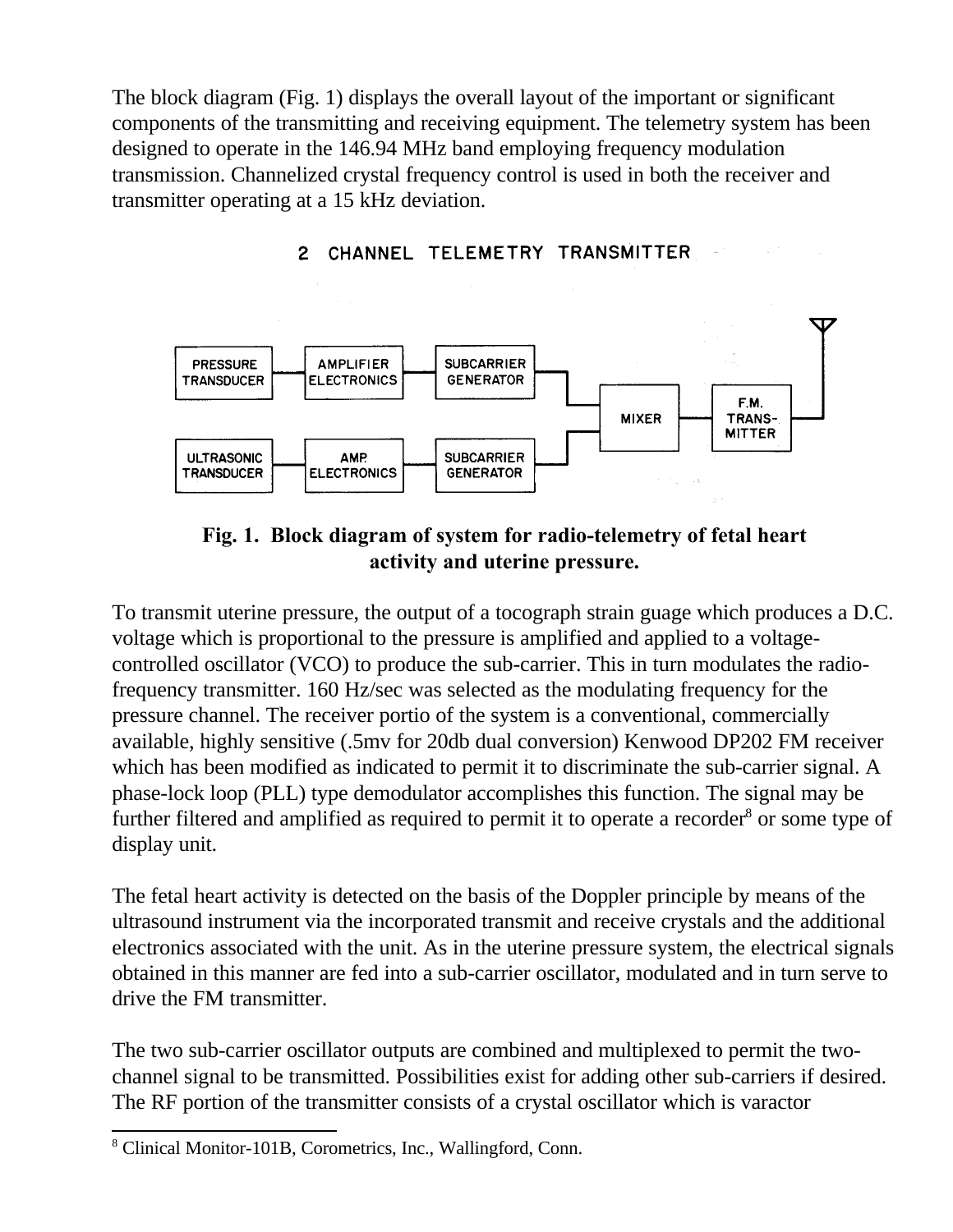modulated, and operates at 48.98 MHz. This is followed by a tripling stage which places the transmitter on 146.94 MHz. The output is amplified further to produce about one-half watt of power. This was found to be useful for penetrating difficult areas where thick walls or partitions exist. Transmission has been successfully accomplished at distances of 300- 500 feet between transmitter and receiver stations.

**Discussion** Reasonably compact and clinically useful electronic units are widely used for the detection and monitoring of fetal heart rate and uterine pressure with techniques using hardwire between patient and recording equipment. This method usually requires the availability and placement of an individual unit in the labor room of each patient being monitored. The equipment requires a moderate amount of space, and its presence may occasionally be psychologically disturbing. An attendant, either a nurse or physician, must make frequent visits to the room to observe the data being recorded.

Radio-telemetering apparatus offers an alternative system for surveillance. With this method, signals of fetal heart activity and uterine contractions may be relayed from a small bedside transmitter, completely isolated from contact with hospital electrical connections, to remotely located read-out equipment or a central display console.

Linkage may be made from patients situated in a delivery room, distant areas of the hospital or from other regional hospitals to permit taperecording and sophisticated computer analysis.

The feasibility of the use of radio-telemetry when standard techniques of detection of the fetal electrocardiogram and uterine pressure have been employed3 has been previously demonstrated. The apparatus described has been developed for adaptation to the use of external ultrasound and tocograph pressure transducers.

**Conclusions** Radio-telemetry offers a useful alternative method for clinical monitoring of fetal heart rate and uterine contractions.

A system and instrumentation have been developed for continuous telemetry of fetal heart activity detected by ultrasound.

A system has been devised for multiplexing and simultaneous telemetering of signals associated with changes in uterine pressure.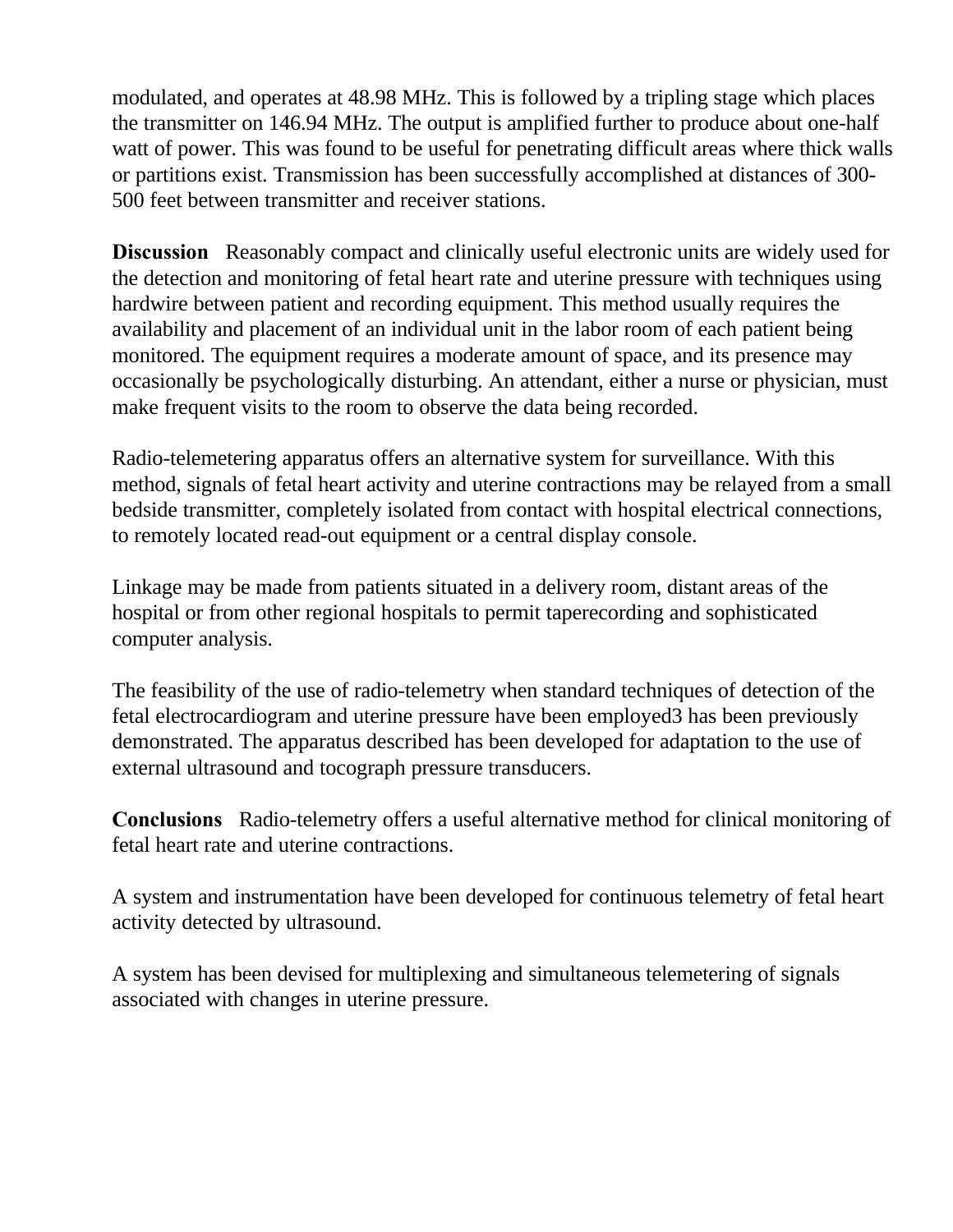

**Fig. 4 Tracing of fetal heart rate telemetered during use of ultrasound. Patient in late labor exhibiting mild bradycardia with pattern suggestive of head compression. (Time Scale: 5 Divisions/minute)**



**Fig. 5 Tracing of fetal heart rate telemetered during us of ultrasound. Patient in active labor exhibiting bradycardia with uterine contractions suggestive of umbilical cord compression. (Time Scale: 5 Divisions/minute)**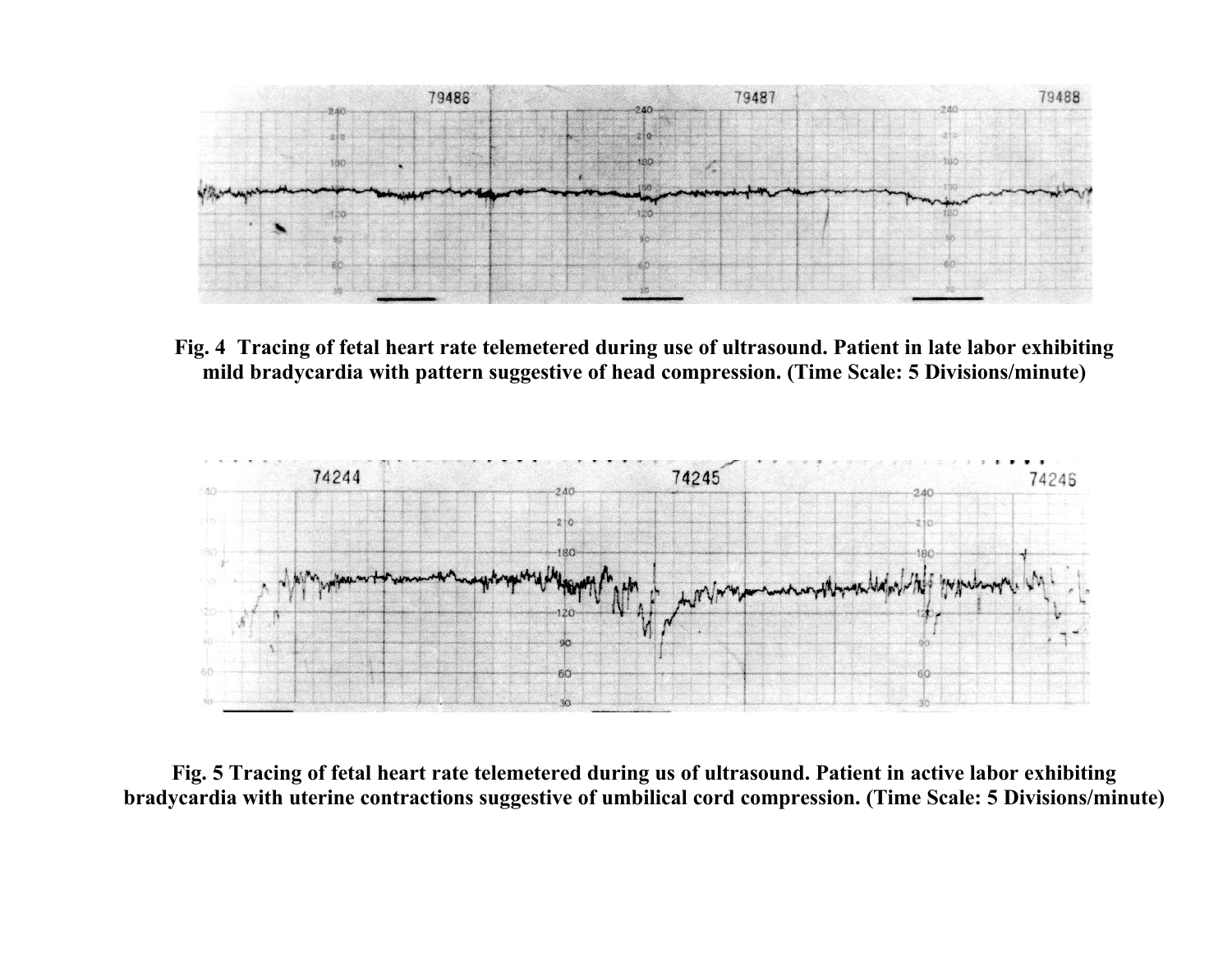

**Fig. 6 Simultaneously recorded tracings of fetal heart rate and uterine activity during active labor. The upper tracing is the f.h.r. The middle tracing of uterine contraction patterns was recorded with the usual external technique for comparison with that recorded at the same time using telemetry. (Time Scale: 5 Divisions/minute)**